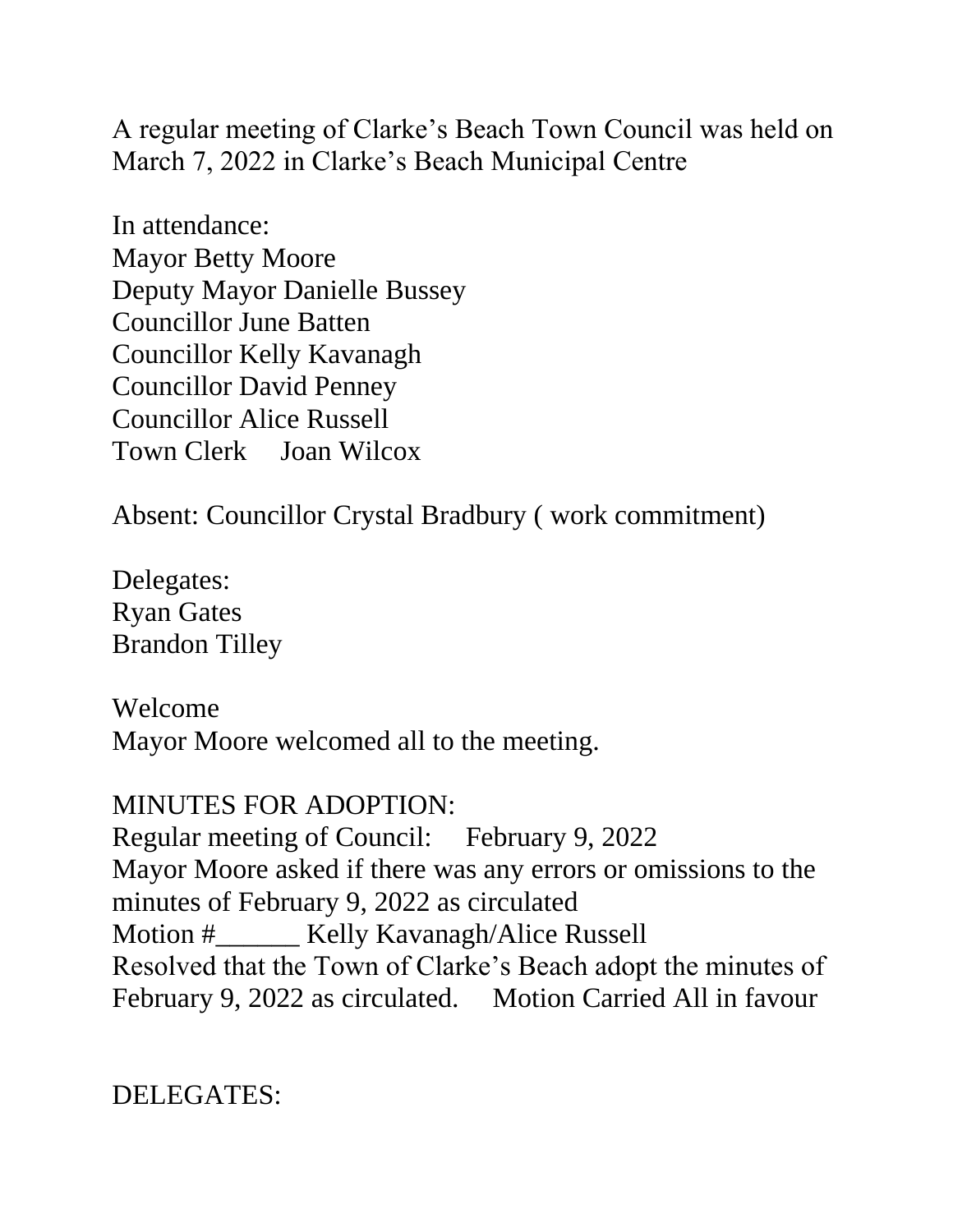Ryan Gates Brandon Tilley

Mayor Moore welcomed the delegates to the meeting.

Mr. Gates was asked to address council .

Mr. Gates introduced himself to Council. He is a resident of North River. He is very interested in sports & recreational activities for young  $\&$  old alike. He would like to have a TEE BALL & SOFTBALL program for the summer operating under the umbrella of the Town of Clarke's Beach.

It would be a joint venture Town of Clarke's Beach and volunteers from both Towns involved. Children from both towns would get the first option to sign up before registering children from adjacent towns. The program would be offered after 4:30 a.m. in the Clarke's Beach Park.

To get this going, the Town of Clarke's Beach is asked to consider making an amendment to its Town insurance policy to cover Towns Recreation Committee.

Registration fees collected would go towards the following:

- 1. T shirts
- 2. Medals for kids
- 3. End of season banquet

There was a lengthy discussion with Mr. Gates with members of Council posing questions & suggestions.

Mayor Moore advised that currently the Recreation Committee is not operational. Council does plan on reaching out to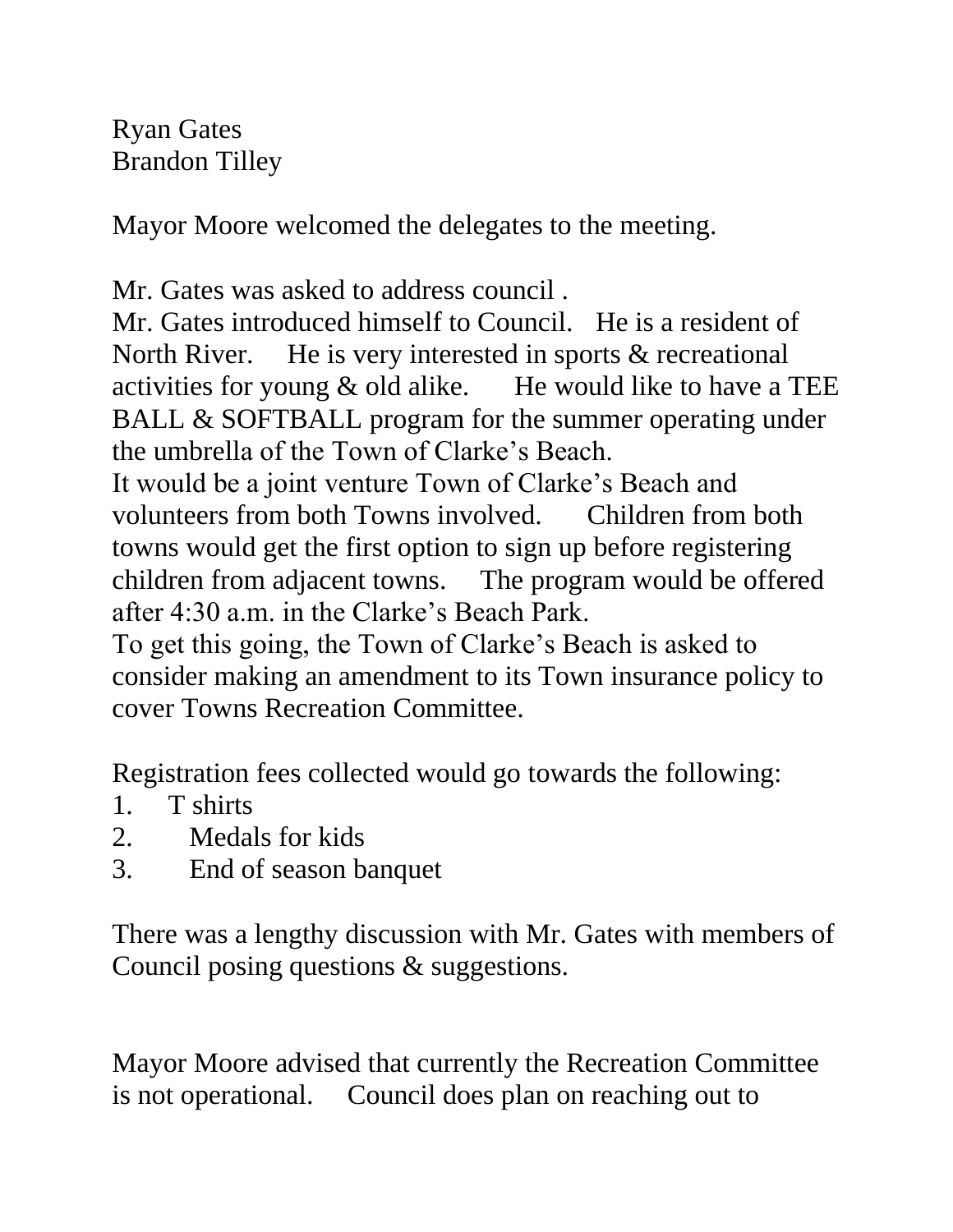residents to see if the interest is there to form a committee. Councillor Penney noted that all volunteers would need a Criminal Check

Councillor Batten noted that when adult groups uses the ballfield, it must ensure that all litter is collected. A garbage disposal unit will be placed there for this purpose.

Mr. Gates was thanked for attending the meeting. He left meeting at 7:25 p.m.

#### BRANDON TILLEY

Mr. Tilley was welcomed to the meeting.

Mr. Tilley addressed Council regarding the ATV trail crossings in Clarke's Beach.

Mr. Tilley is the Director of the CBN Trailway Group. He advised that he received copy of correspondence from Rick Noseworthy, NL T'Railway Council regarding a resident having concerns about Glam Road railbed crossing suggesting that some type of barrier should be installed.

He said he wanted to let Council know that his group takes safety very seriously ; however, he feels that the installation of any type of barricade would cause a safety concern for those using the railway bed for recreational purposes.

After discussion between Council and Mr. Tilley, the following measures were proposed: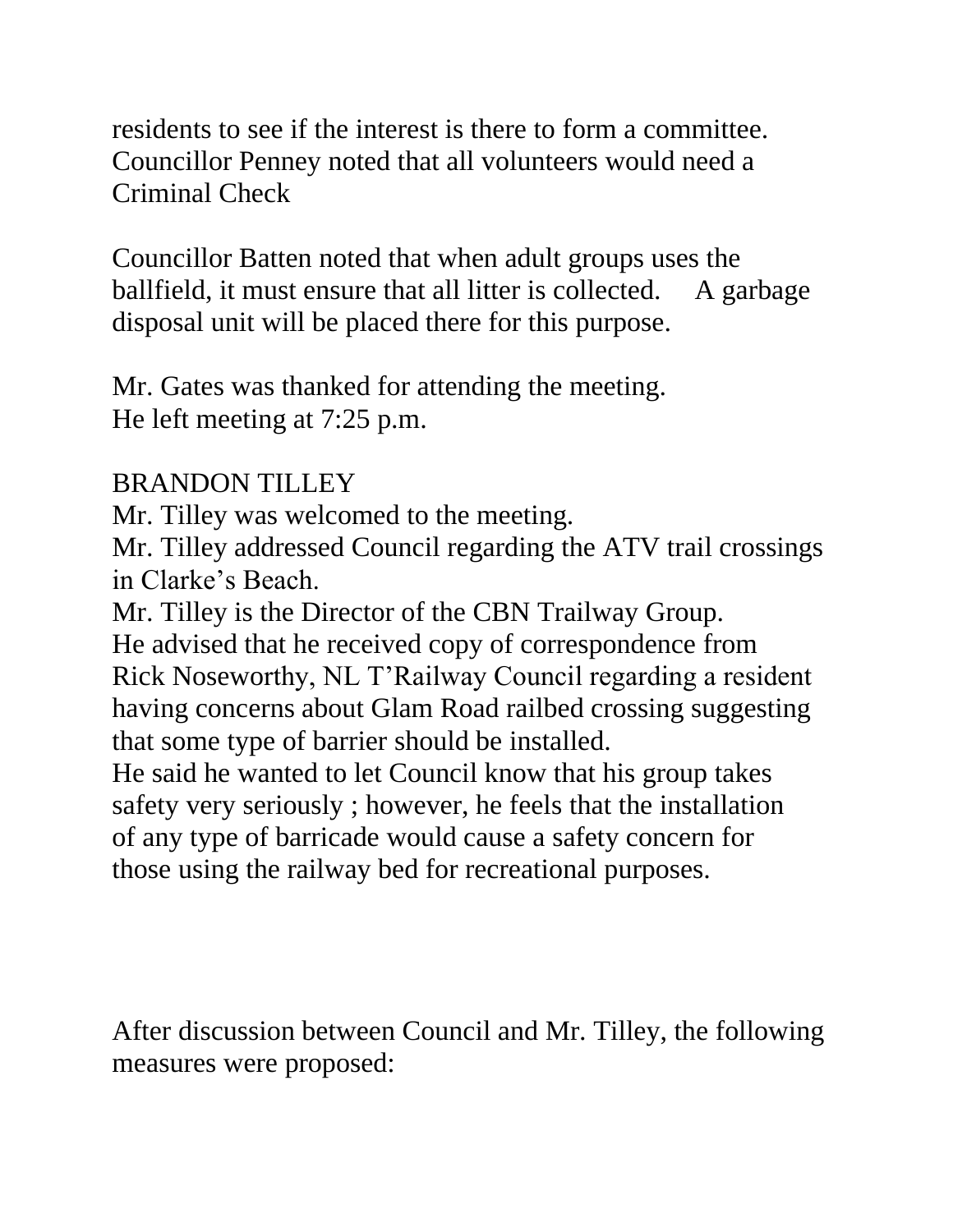- 1. No installation of barriers
- 2. Signage advising of ATV Crossings
- 3 Educational sessions on ATV safety
- 4. Social media campaign encouraging safety measures
- 5. Contact RCMP for guidance

Mr. Tilley thanked Council for its time & departed meeting

## BLAKE COLLETT

 Mr. Collett did not attend; however, each Council member was given a copy of email from Mr. Collett regarding his interest in having a Walking Trail in Clarke's Beach

FINANCIAL INFORMATION: Bank balance provided

Accounts for payment: \$ 21,627.44 Motion #\_\_\_\_\_\_ Kelly Kavanagh/David Penney Resolved that the bills be paid in amount of \$21,627.44 Motion Carried All in favour

DEVELOPMENT REQUESTS: No development application requests

# CORRESPONDENCE:

- 1. Update / Municipal Assessment Agency Mayor Betty Moore is the new Chair of the Municipal Assessment Agency.
- 2. Email from Mr. X re sods uprooted allegedly by the snowclearing equipment - have Water/Wastewater operator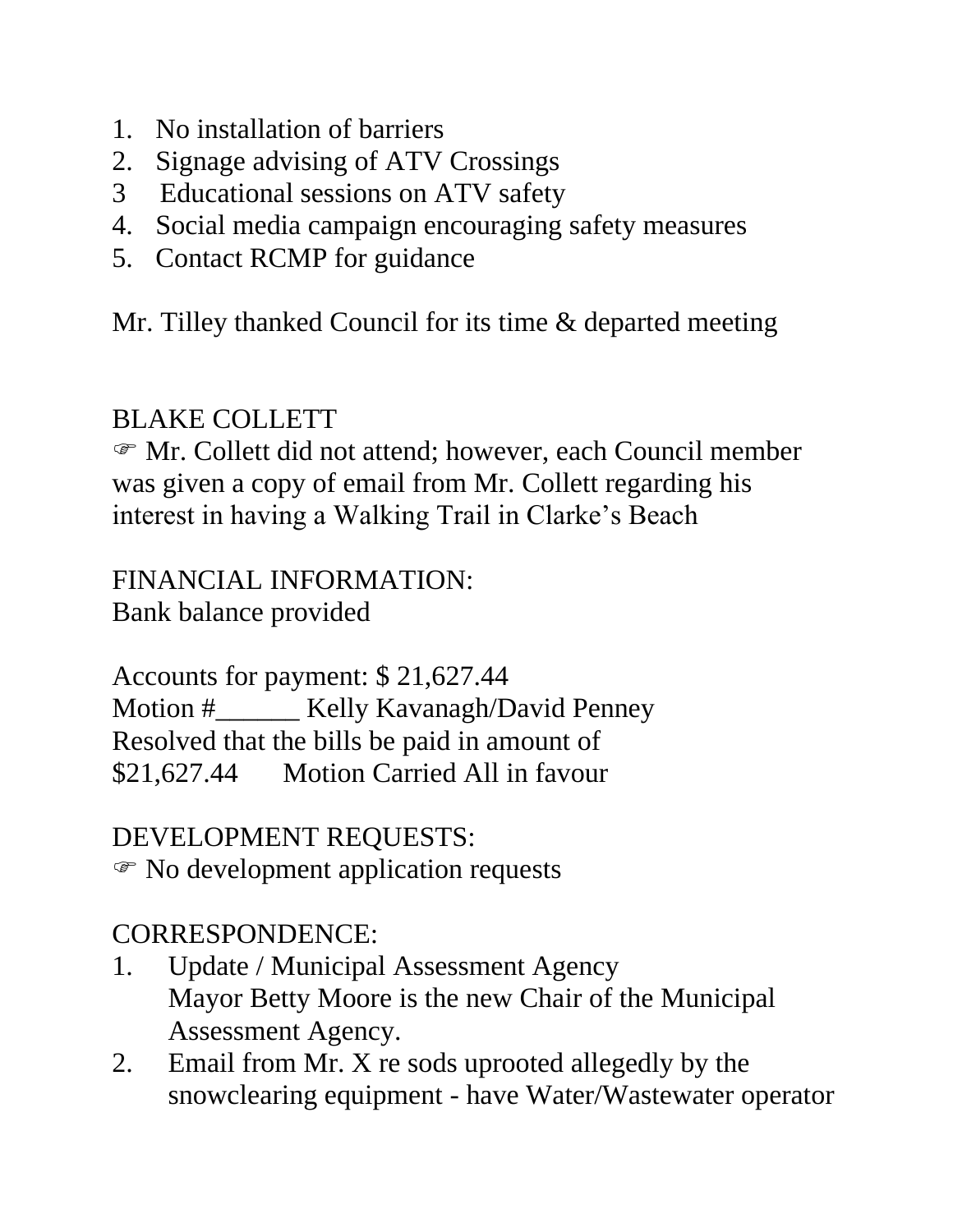check out & report to Council

- 3. Request for donation from Avalon High Performance Training Inc. Sydney Dawe, Clarke's Beach is attending the nationals in Edmonton. Motion #\_\_\_David Penney/Kelly Kavanagh Resolved that the Town of Clarke's Beach donate \$50.00 to Avalon High Performance Training Inc . Motion Carried All in favour
- 4. Email from Ms. X re rental of Town Municipal Building Council will not be renting the Town building yet. Decision to be made at later time.
- 5. Proclamation "World Lymphedema Day" March 6<sup>th</sup>
- 6. MMSB funding opportunities re Cleanup of Communities Council has made application for funding
- 7. Correspondence re ACTIVE NL funding
- 8. Correspondence from Mr. X, Otterbury Road re land issue
- 9. Correspondence from Mr. X re concerns safety ATV users railbed intersection/ Glam Road

⚫ Council not planning to install barriers Extra signage be placed warning of ATV crossing Social media campaign re ATV safety Sessions on ATV safety

OTHER BUINESS

1. Walking Trail

Quote received from Snelgrove Audio/Video Photography to do a drone flyover of sites which may be suitable for walking trail development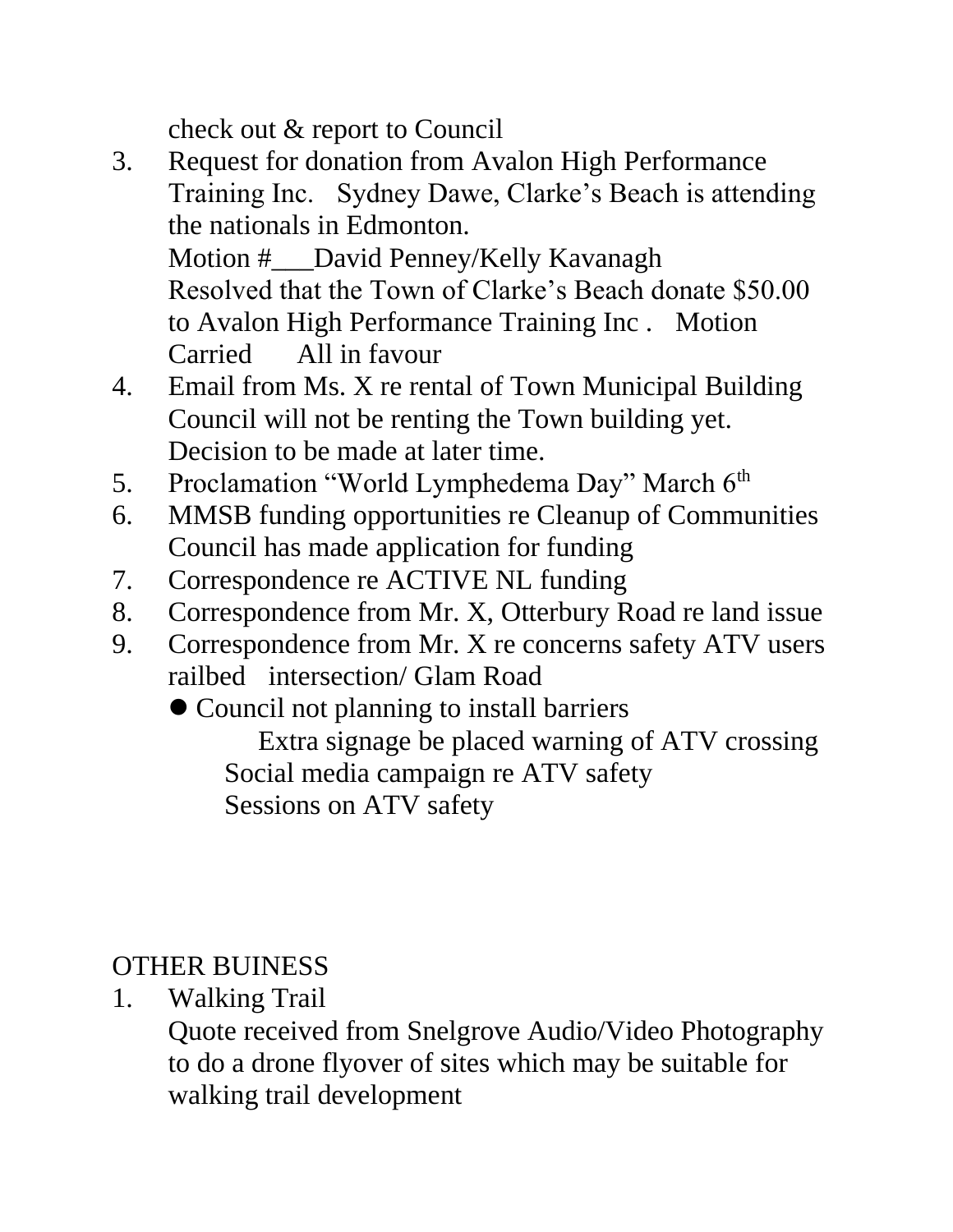2. Regionalization

Joint Council seeking input from Council on Regionalization. Council is asked to submit any questions to Holly prior to the next Joint Council meeting.

Councillor Penney would like the following question forwarded:

"What benefit will Town derive from Regionalization?

Councillors were asked to send their questions to Clerk for submission to Joint Council.

#### RE: Recreation Committee

Motion #\_\_\_\_\_\_ David Penney/June Batten Resolved that the Town of Clarke's Beach will call for volunteers to serve on the Clarke's Beach Recreation Committee. Meeting to be held on March 21, 2022 An approval in principle be drawn up between Town of Clarke's Beach Recreation Committee and Ryan Gates re Softball program. Motion Carried All in favour

Councillor Bussey asked Councillor Penney if he could get some information on type of basketball nets which would be suitable for the Town outdoor basketball court. Councillor Bussey also suggested that the Town switch to IPADS for Councillor usage rather than using paper copy for agendas/minutes.

### DISCLOSURE STATEMENTS